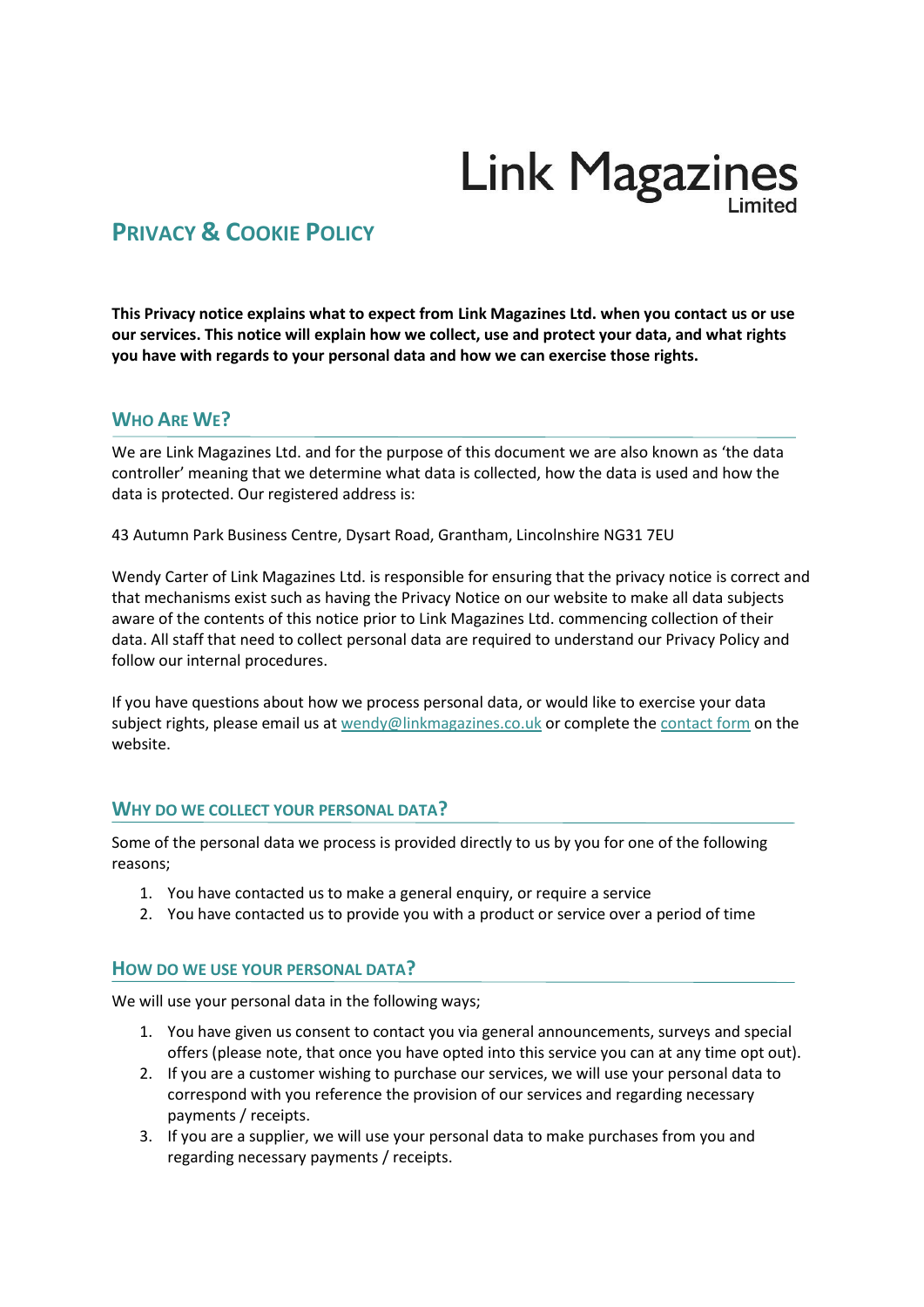In addition, when you visit our website, we do record certain information (in the form of cookies) about your location, browser version, IP address, operating system and flash support. This is so we can continue to provide the most convenient web site for all our visitors. Please see our Cookie Policy for further information.

#### **WHO WILL WE DISCLOSE YOUR PERSONAL DATA WITH?**

We will securely disclose your personal data in the following situations:

- 1. If you are a **customer** purchasing a service from us, your personal data will be used by our office staff only to provide a service.
- 2. If you are a **supplier**, your personal data will be used solely for the purpose of payment and will be disclosed to our accountant at appropriate times during the financial year.
- 3. To a law enforcement or regulatory agency, at their request or to protect our legal rights.

Please note that we will **NEVER** give away or sell your personal data to third parties other than for the purpose of the service you require, i.e. if your name and address is within your advert, this will be seen by the printer and general public.

#### **HOW WILL WE KEEP YOUR PERSONAL DATA SAFE?**

The security of your personal data is very important to us. We are committed to ensuring that your personal data is secure. In order to prevent unauthorised access or disclosure, we have put in place suitable physical, electronic and managerial procedures to safeguard and secure the information we collect.

#### **HOW LONG WE WILL RETAIN YOUR PERSONAL DATA**

The length of time we retain your personal data depends on the reason for processing and storing it.

- 1. If you are a **customer**, we will retain your data for a period of 7 years following the point of purchase. Payment data received via accounting and banking systems are stored for accounting and tax obligations with the HMRC.
- 2. If you are a **supplier**, we will retain your data for a period of 7 years in the event of future purchases, or to follow up on a product warranty.
- 3. If you are working or have worked for us, we will retain your data for the duration of your term of employment and up to 1 year post your departure. After 1 year the following information will be retained for 7 years; your contract, number of sick days and payroll.
- 4. If you have contacted us to make a general enquiry, or require our services, we will only store this data for the duration of the enquiry.

#### **WANT TO KNOW HOW YOU CAN ACCESS, RECTIFY OR ERASE YOUR DATA**

As the 'data subject', you have rights about the personal data we hold. The rights available to you depend upon our reason for processing your personal data.

1. **Right to be informed**: You have the right to be informed what data we hold about you and how we process and store that data. This should be done in a transparent manner.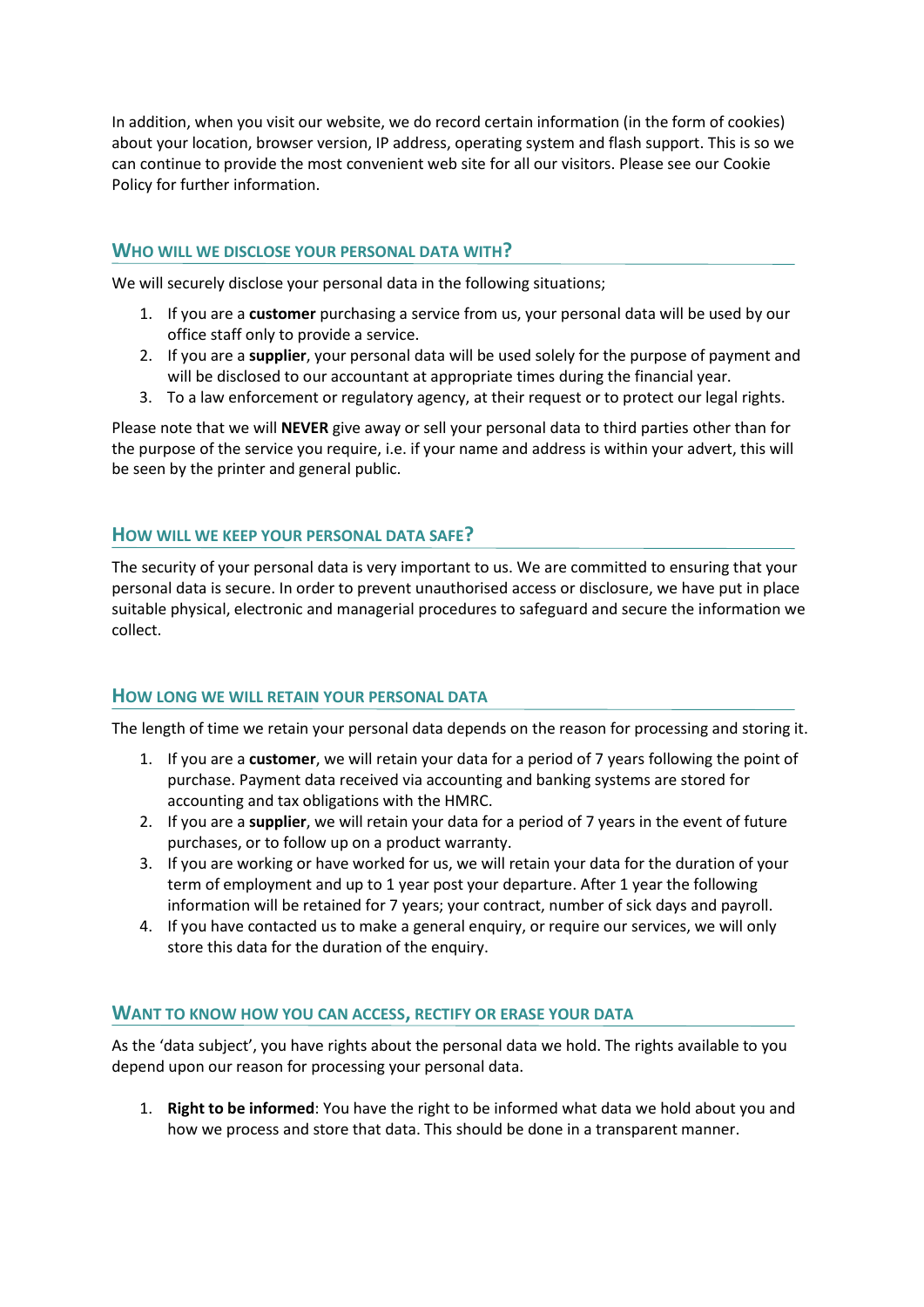- 2. **Right of access**: You have the right to ask us for copies of your personal information. This right always applies. There are some exemptions, which means you may not always receive all the information we process.
- 3. **Right to rectification**: You have the right to ask us to rectify information you think is inaccurate. You also have the right to ask us to complete information you think is incomplete. This right always applies.
- 4. **Right to erasure**: You have the right to ask us to erase your personal information in certain circumstances.
- 5. **Right to restriction of processing**: You have the right to ask us to restrict the processing of your information in certain circumstances.
- 6. **Right to object to processing**: You have the right to object to processing if we are able to process your information because the process forms part of our public tasks or is in our legitimate interests.
- 7. **Right to data portability**: This only applies to information you have given us. You have the right to ask that we transfer the information you gave us from one organisation to another or give it to you. The right only applies if we are processing information based on your consent or under, or in talks about entering into a contract and the processing is automated.
- 8. **Rights regarding automated decision-making including profiling**: You have the right to be informed if your data is subject to automotive individual decision-making and or the automated processing of data.

You are not required to pay any charge for exercising your rights. We have 30 days to respond to you. If you wish to make a request, please contact us at [wendy@linkmagazines.co.uk](mailto:wendy@linkmagazines.co.uk) or complete the [contact form](https://www.linkmagazines.co.uk/contact.php) on the website.

#### **HOW DO I MAKE A COMPLAINT?**

If you have questions about how we process personal data, or you would like to exercise your data subject rights or make a complaint, please contact us at [wendy@linkmagazines.co.uk](mailto:wendy@linkmagazines.co.uk) or complete the [contact form](https://www.linkmagazines.co.uk/contact.php) on the website.

#### **WHAT ELSE YOU NEED TO KNOW**

**Links to other sites**: Our website may contain links to other sites that are not owned or controlled by Link Magazines Ltd. Please be aware that we, Link Magazines Ltd, are not responsible for the privacy practices of such other sites. We encourage you to be aware when you leave our site and to read the privacy statements of each website that collects personally identifiable information.

**Changes to this Notice:** Link Magazines Ltd. reserves the right to amend and update the Privacy Notice periodically and will notify those people who have given consent or are under contract of these changes.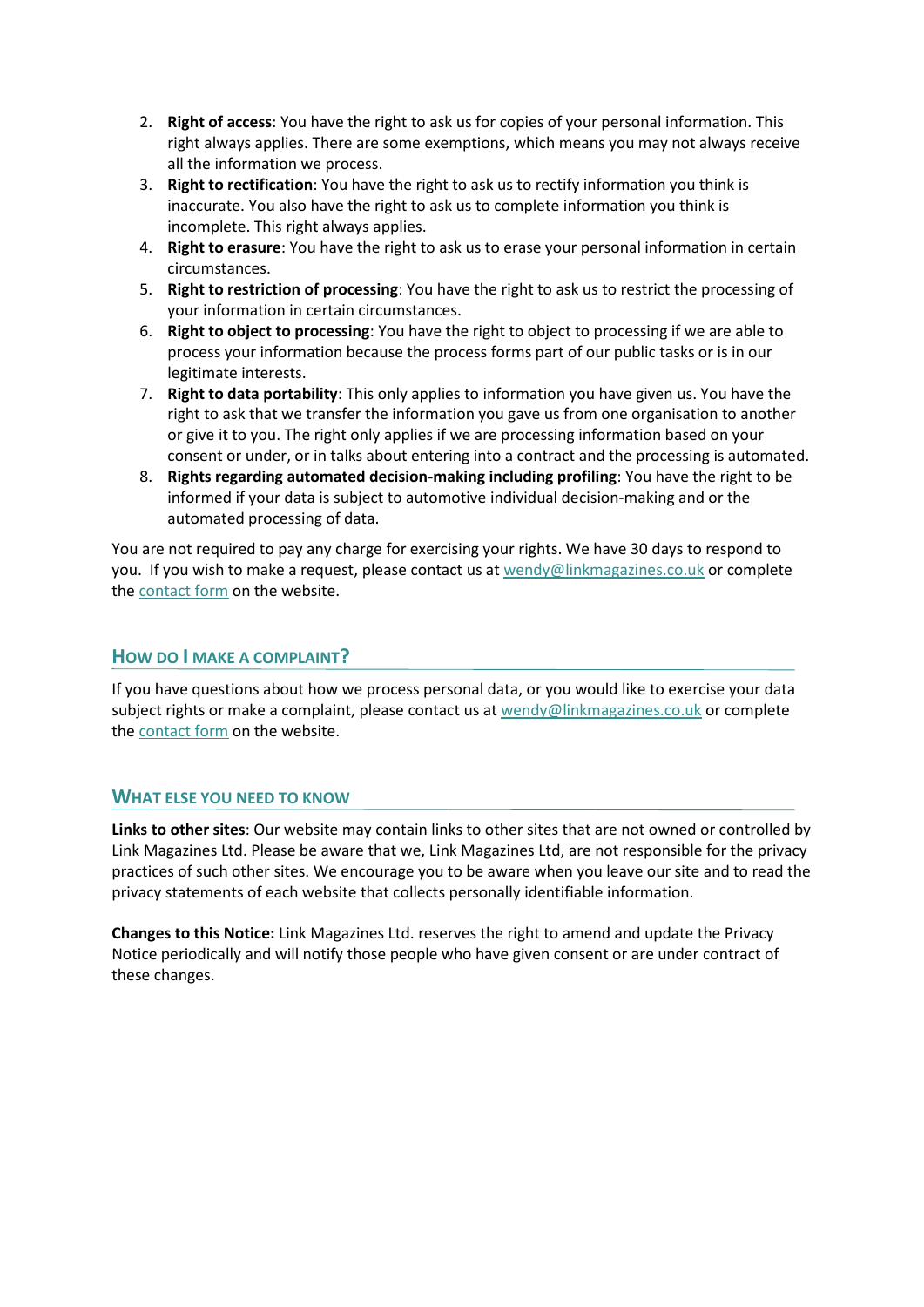## **COOKIE POLICY**

Cookies are small text files that are placed/stored on your computer or mobile device as and when you visit our website. We use them to help us understand how people are using our services, so we can make them better and to find out if our emails have been read and if you find them useful. We do not link the information we store in cookies to any personally identifiable information you submit whilst on our site. We use both;

- **Session ID Cookies** these are used to make it easier for you to navigate our site. A session ID only last as long as your online session and disappear from your computer or device when you close your browser (like Internet Explorer or Safari).
- **Persistent Cookies** these will remain on your computer or mobile device for an extended period of time. You can remove persistent cookies by following directions provided in your internet browsers 'help' file. Persistent cookies enable us to track and target the interests of our users to enhance the experience on our site.

#### **Cookie Preference**

This cookie is used to remember a user's choice about cookies on linkmagazines.co.uk. Where users have previously indicated a preference, that user's preference will be stored in this cookie.

| Cookie                             | <b>Purpose</b>                                                                                                                                                                                                                                                                                                                                                                                                               |
|------------------------------------|------------------------------------------------------------------------------------------------------------------------------------------------------------------------------------------------------------------------------------------------------------------------------------------------------------------------------------------------------------------------------------------------------------------------------|
| <b>Traffic Log</b><br>Cookies      | This cookie is used to identify which pages are being used. This helps us analyse data<br>about web page traffic and improve our website in order to tailor it to customer<br>needs. We only use this information for statistical analysis purposes and then the<br>data is removed from the system.                                                                                                                         |
| Universal<br>Analytics<br>(Google) | These cookies are used to collect information about how visitors use our website. We<br>use the information to compile reports and to help us improve the website. The<br>cookies collect information in an anonymous form, including the number of visitors<br>to the website and blog, where visitors have come to the website from and the pages<br>they visited. Read Google's overview of privacy and safeguarding data |
| Facebook<br>Cookies                | These cookies are used to collect information about how visitors use Facebook and<br>help us to understand the effectiveness of our advertising campaigns. Read Facebook<br>overview of connecting with Facebook Products                                                                                                                                                                                                    |
| Instagram<br>Cookies               | These cookies are used to collect information about how visitors use Instagram and<br>help us to understand the effectiveness of our advertising campaigns. Read<br><b>Instagram Cookie Policy</b>                                                                                                                                                                                                                           |
| Twitter<br>Cookies                 | These cookies are used to collect information about how visitors use Instagram and<br>help us to understand the effectiveness of our advertising campaigns. Read Twitters<br>rules and Policies                                                                                                                                                                                                                              |

### **HOW DO I CHANGE MY COOKIE SETTINGS?**

Most web browsers allow some control of most cookies through the browser settings. To find out more about cookies, including how to see what cookies have been set, visit [www.aboutcookies.org](http://www.aboutcookies.org/) or [www.allaboutcookies.org](http://www.allaboutcookies.org/)

Find out how to manage cookies on popular browsers:

- [Google Chrome](https://support.google.com/accounts/answer/61416?co=GENIE.Platform%3DDesktop&hl=en)
- [Microsoft Edge](https://privacy.microsoft.com/en-us/windows-10-microsoft-edge-and-privacy)
- [Mozilla Firefox](https://support.mozilla.org/en-US/kb/enable-and-disable-cookies-website-preferences)